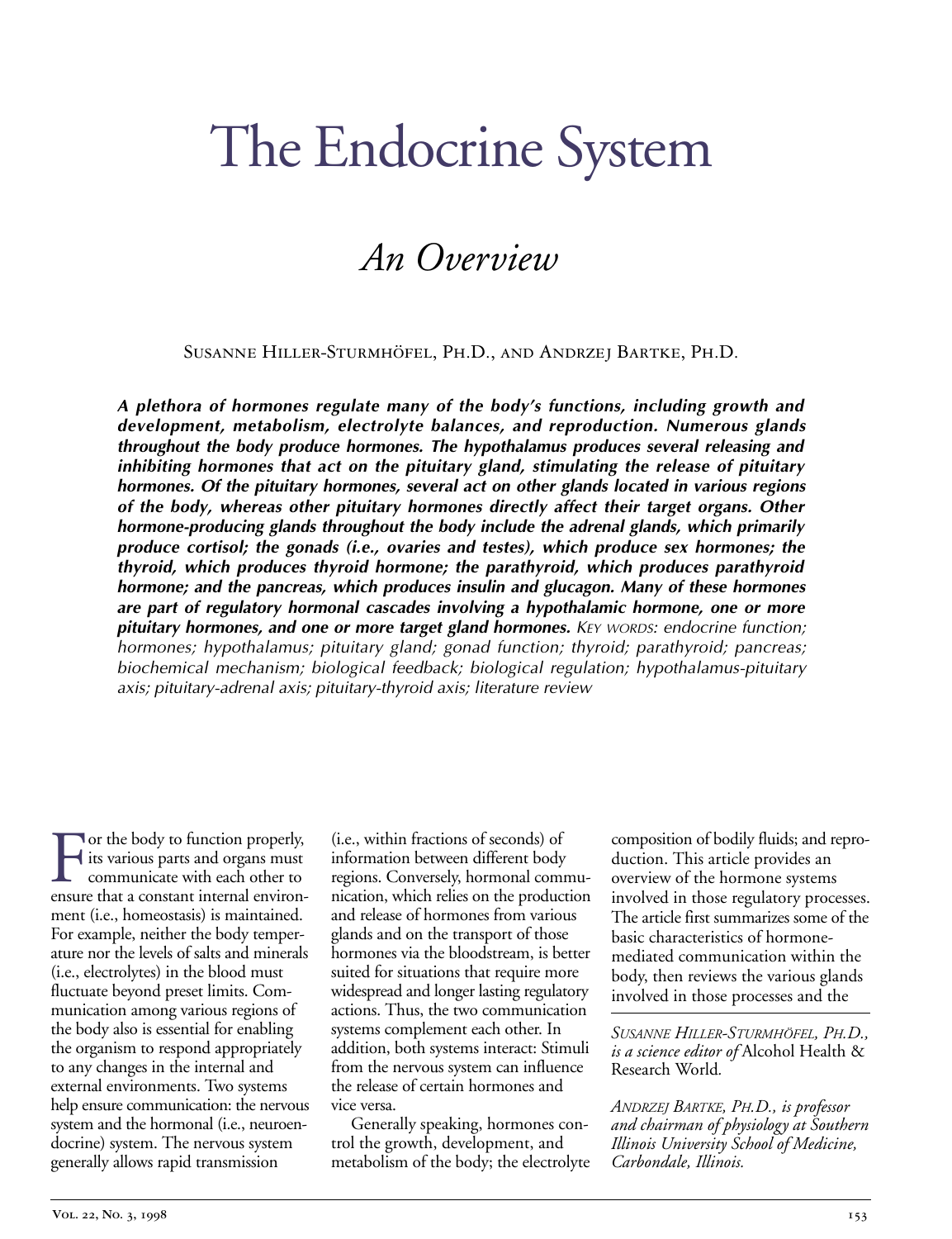major hormones they produce. For more in-depth information on those hormones, the reader should consult endocrinology textbooks (e.g., Constanti et al. 1998; Wilson et al. 1998). Finally, the article presents various endocrine systems in which hormones produced in several organs cooperate to achieve the desired regulatory effects. The discussions focus primarily on the system responses in normal, healthy people. For information regarding alcohol's effects on some of the hormone systems, the reader is referred to subsequent articles in this issue of *Alcohol Health & Research World*.

#### **What Are Hormones?**

Hormones are molecules that are produced by endocrine glands, including the hypothalamus, pituitary gland, adrenal glands, gonads, (i.e., testes and ovaries), thyroid gland, parathyroid glands, and pancreas (see figure 1). The term "endocrine" implies that in response to specific stimuli, the products of those glands are released into the bloodstream.<sup>1</sup> The hormones then are carried via the blood to their target cells. Some hormones have only a few specific target cells, whereas other hormones affect numerous cell types throughout the body. The target cells for each hormone are characterized by the presence of certain docking molecules (i.e., receptors) for the hormone that are located either on the cell surface or inside the cell. The interaction between the hormone and its receptor triggers a cascade of biochemical reactions in the target cell that eventually modify the cell's function or activity.

#### *Mechanisms of Action*

Several classes of hormones exist, including steroids, amino acid derivatives, and polypeptides and proteins. Those hormone classes differ in their general

1 Conversely, exocrine glands (e.g., sweat glands and salivary glands) release their secretions to the outside of the body (e.g., sweat) or into a hollow space that is open to the outside (e.g., saliva released into the mouth).

molecular structures (e.g., size and chemical properties). As a result of the structural differences, their mechanisms of action (e.g., whether they can enter their target cells and how they modulate the activity of those cells) also differ. Steroids, which are produced by the gonads and part of the adrenal gland (i.e., the adrenal cortex), have a molecular structure similar to that of cholesterol. The molecules can enter their target cells and interact with receptors in the fluid that fills the cell (i.e., the cytoplasm)

or in the cell nucleus. The hormonereceptor complexes then bind to certain regions of the cell's genetic material (i.e., the DNA), thereby regulating the activity of specific hormone-responsive genes.

Amino acid derivatives are modified versions of some of the building blocks of proteins. The thyroid gland and another region of the adrenal glands (i.e., the adrenal medulla) produce this type of hormone (i.e., the amino acid derivatives). Like steroids, amino acid derivatives can enter the

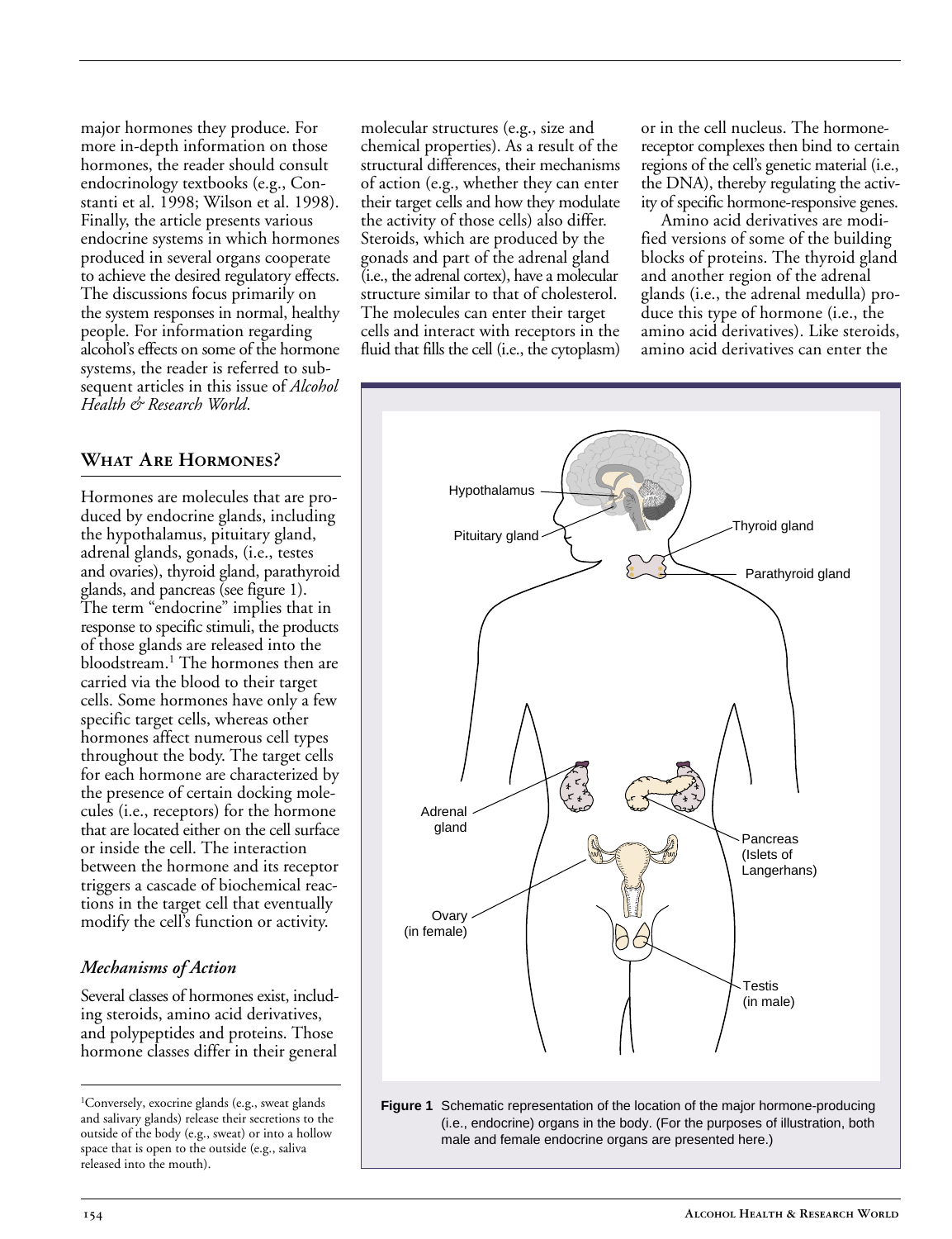cell, where they interact with receptor proteins that are already associated with specific DNA regions. The interaction modifies the activity of the affected genes.

Polypeptide and protein hormones are chains of amino acids of various lengths (from three to several hundred amino acids). These hormones are found primarily in the hypothalamus, pituitary gland, and pancreas. In some instances, they are derived from inactive precursors, or pro-hormones, which can be cleaved into one or more active hormones. Because of their chemical structure, the polypeptide and protein hormones cannot enter cells. Instead, they interact with receptors on the

cell surface. The interaction initiates biochemical changes in either the cell's membrane or interior, eventually modifying the cell's activity or function.

#### *Regulation of Hormone Activity*

To maintain the body's homeostasis and respond appropriately to changes in the environment, hormone production and secretion must be tightly controlled. To achieve this control, many bodily functions are regulated not by a single hormone but by several hormones that regulate each other (see figure 2). For example, for many hormone systems, the hypothalamus secretes so-called releasing hormones,



which are transported via the blood to the pituitary gland. There, the releasing hormones induce the production and secretion of pituitary hormones, which in turn are transported by the blood to their target glands (e.g., the adrenal glands, gonads, or thyroid). In those glands, the interaction of the pituitary hormones with their respective target cells results in the release of the hormones that ultimately influence the organs targeted by the hormone cascade.

Constant feedback from the target glands to the hypothalamus and pituitary gland ensures that the activity of the hormone system involved remains within appropriate boundaries. Thus, in most cases, negative feedback mechanisms exist by which hormones released by the target glands affect the pituitary gland and/or hypothalamus (see figure 2). When certain predetermined blood levels of those hormones are reached, the hypothalamus and/or the pituitary ceases hormone release, thereby turning off the cascade. In some instances, a so-called short-loop feedback occurs, in which pituitary hormones directly act back on the hypothalamus.

The sensitivity with which these negative feedback systems operate (i.e., the target hormone levels that are required to turn off hypothalamic or pituitary hormone release) can change at different physiological states or stages of life. For example, the progressive reduction in sensitivity of the hypothalamus and pituitary to negative feedback by gonadal steroid hormones plays an important role in sexual maturation.

Although negative feedback is more common, some hormone systems are controlled by positive feedback mechanisms, in which a target gland hormone acts back on the hypothalamus and/or pituitary to increase the release of hormones that stimulate the secretion of the target gland hormone. One such mechanism occurs during a woman's menstrual period: Increasing estrogen levels in the blood temporarily stimulate, rather than inhibit, hormone release from the pituitary and hypothalamus, thereby further increasing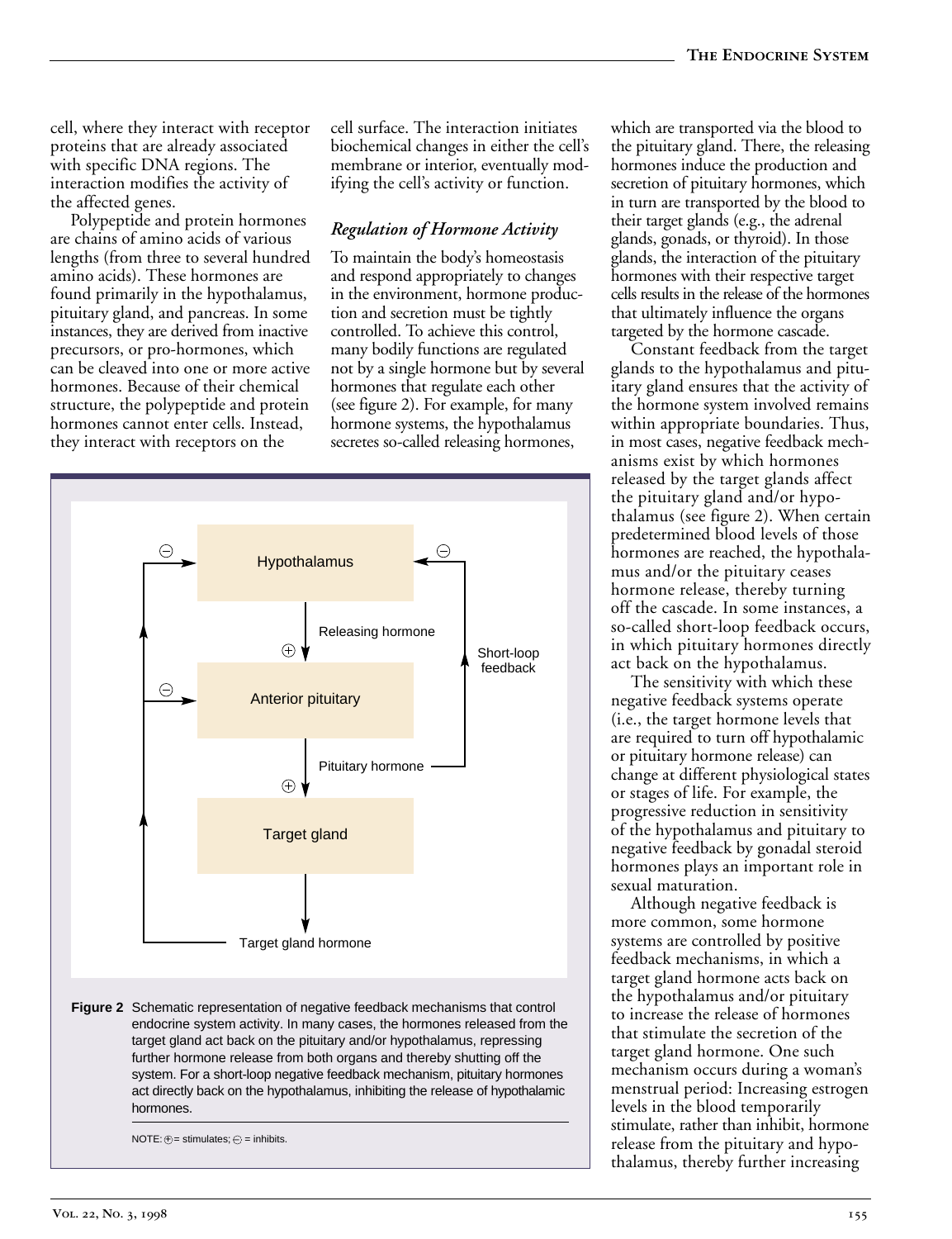| <b>Endocrine Gland</b>    | <b>Hormone</b>                                                             | <b>Primary Hormone Function</b>                                                                                                                                                  |
|---------------------------|----------------------------------------------------------------------------|----------------------------------------------------------------------------------------------------------------------------------------------------------------------------------|
| Hypothalamus              | Corticotropin-releasing hormone (CRH)                                      | Stimulates the pituitary to release adrenocorticotropic<br>hormone (ACTH)                                                                                                        |
|                           | Gonadotropin-releasing hormone (GnRH)                                      | Stimulates the pituitary to release luteinizing hormone<br>(LH) and follicle-stimulating hormone (FSH)                                                                           |
|                           | Thyrotropin-releasing hormone (TRH)                                        | Stimulates the pituitary to release thyroid-stimulating<br>hormone (TSH)                                                                                                         |
|                           | Growth hormone-releasing hormone<br>(GHRH)                                 | Stimulates the release of growth hormone (GH) from the<br>pituitary                                                                                                              |
|                           | Somatostatin                                                               | Inhibits the release of GH from the pituitary                                                                                                                                    |
|                           | Dopamine                                                                   | Inhibits the release of prolactin from the pituitary                                                                                                                             |
| Anterior pituitary gland  | <b>ACTH</b>                                                                | Stimulates the release of hormones from the adrenal cortex                                                                                                                       |
|                           | LH                                                                         | In women, stimulates the production of sex hormones (i.e.,<br>estrogens) in the ovaries as well as during ovulation; in<br>men, stimulates testosterone production in the testes |
|                           | <b>FSH</b>                                                                 | In women, stimulates follicle development; in men, stimu-<br>lates sperm production                                                                                              |
|                           | <b>TSH</b>                                                                 | Stimulates the release of thyroid hormone                                                                                                                                        |
|                           | <b>GH</b>                                                                  | Promotes the body's growth and development                                                                                                                                       |
|                           | Prolactin                                                                  | Controls milk production (i.e., lactation)                                                                                                                                       |
| Posterior pituitary gland | Vasopressin                                                                | Helps control the body's water and electrolyte levels                                                                                                                            |
|                           | Oxytocin                                                                   | Promotes uterine contraction during labor and activates<br>milk ejection in nursing women                                                                                        |
| <b>Adrenal cortex</b>     | Cortisol                                                                   | Helps control carbohydrate, protein, and lipid metabolism;<br>protects against stress                                                                                            |
|                           | Aldosterone                                                                | Helps control the body's water and electrolyte regulation                                                                                                                        |
| <b>Testes</b>             | Testosterone                                                               | Stimulates development of the male reproductive organs,<br>sperm production, and protein anabolism                                                                               |
| Ovaries                   | Estrogen (produced by the follicle)                                        | Stimulates development of the female reproductive organs                                                                                                                         |
|                           | Progesterone (produced by the<br>corpus luteum)                            | Prepares uterus for pregnancy and mammary glands for<br>lactation                                                                                                                |
| Thyroid gland             | Thyroid hormone (i.e., thyroxine $[T_4]$<br>and triiodothyronine $[T_3]$ ) | Controls metabolic processes in all cells                                                                                                                                        |
|                           | Calcitonin                                                                 | Helps control calcium metabolism (i.e., lowers calcium<br>levels in the blood)                                                                                                   |
| Parathyroid gland         | Parathyroid hormone (PTH)                                                  | Helps control calcium metabolism (i.e., increases calcium<br>levels in the blood)                                                                                                |
| Pancreas                  | Insulin                                                                    | Helps control carbohydrate metabolism (i.e., lowers blood<br>sugar levels)                                                                                                       |
|                           | Glucagon                                                                   | Helps control carbohydrate metabolism (i.e., increases<br>blood sugar levels)                                                                                                    |
|                           |                                                                            |                                                                                                                                                                                  |

1These hormones are produced in the hypothalamus but stored in and released from the posterior pituitary gland.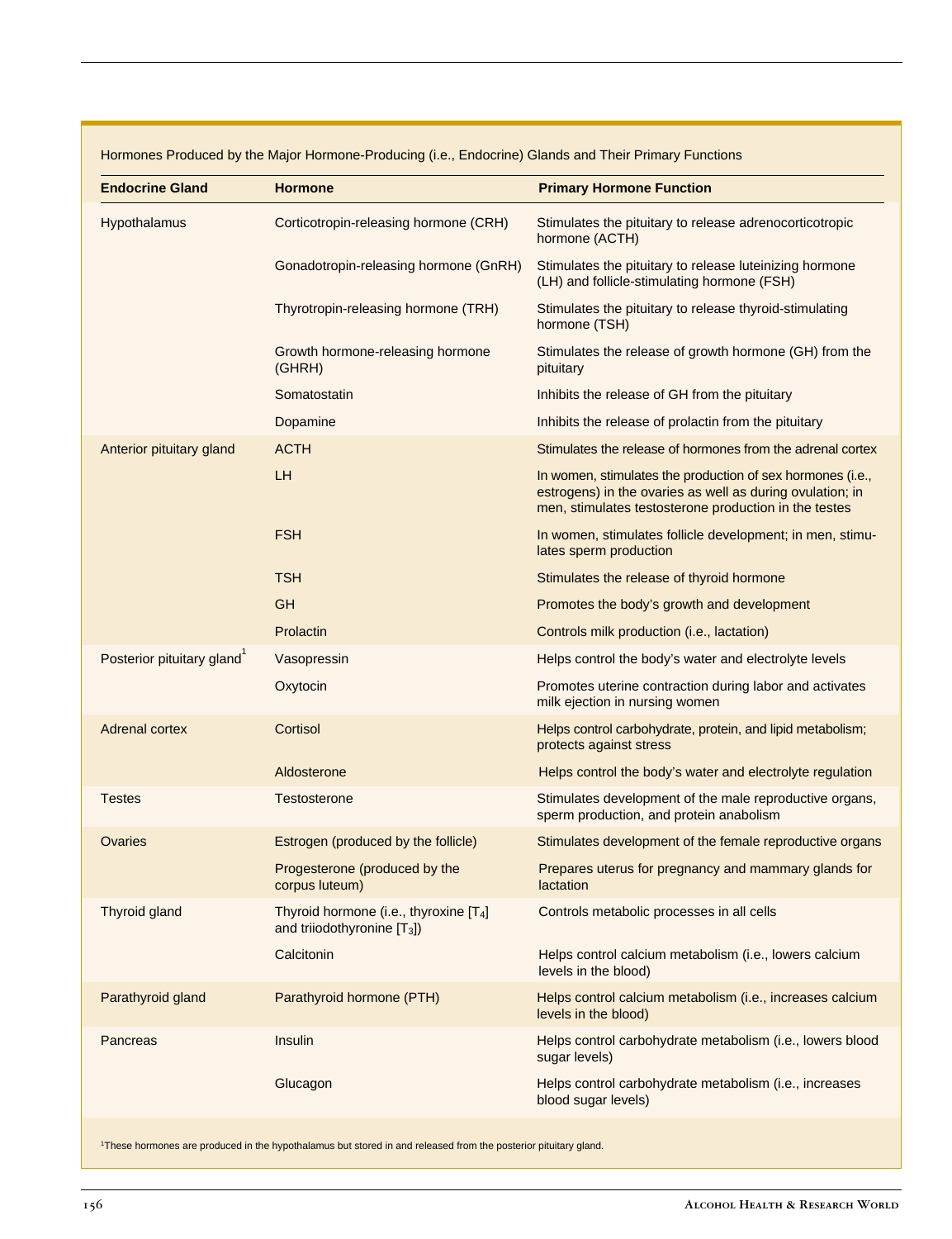estrogen levels and eventually leading to ovulation. Such a mechanism requires a specific threshold level, however, at which the positive feedback loop is turned off in order to maintain a stable system.

#### **The Hypothalamus and Its Hormones**

The hypothalamus is a small region located within the brain that controls many bodily functions, including eating and drinking, sexual functions and behaviors, blood pressure and heart rate, body temperature maintenance, the sleep-wake cycle, and emotional states (e.g., fear, pain, anger, and pleasure). Hypothalamic hormones play pivotal roles in the regulation of many of those functions.

Because the hypothalamus is part of the central nervous system, the hypothalamic hormones actually are produced by nerve cells (i.e., neurons). In addition, because signals from other neurons can modulate the release of hypothalamic hormones, the hypothalamus serves as the major link between the nervous and endocrine systems. For example, the hypothalamus receives information from higher brain centers that respond to various environmental signals. Consequently, hypothalamic function is influenced by both the external and internal environments as well as by hormone feedback. Stimuli from the external environment that indirectly influence hypothalamic function include the light-dark cycle; temperature; signals from other members of the same species; and a wide variety of visual, auditory, olfactory, and sensory stimuli. The communication between other brain areas and the hypothalamus, which conveys information about the internal environment, involves electrochemical signal transmission through molecules called neurotransmitters (e.g., aspartate, dopamine, gammaaminobutyric acid, glutamate, norepinephrine, and serotonin). The complex interplay of the actions of various neurotransmitters regulates the production and release of hormones from the hypothalamus.

The hypothalamic hormones are released into blood vessels that connect the hypothalamus and the pituitary gland (i.e., the hypothalamic-hypophyseal portal system). Because they generally promote or inhibit the release of hormones from the pituitary gland, hypothalamic hormones are commonly called releasing or inhibiting hormones. The major releasing and inhibiting hormones include the following (also see table, p. 156):

- Corticotropin-releasing hormone (CRH), which is part of the hormone system regulating carbohydrate, protein, and fat metabolism as well as sodium and water balance in the body
- Gonadotropin-releasing hormone (GnRH), which helps control sexual and reproductive functions, including pregnancy and lactation (i.e., milk production)
- Thyrotropin-releasing hormone (TRH), which is part of the hormone system controlling the metabolic processes of all cells and which contributes to the hormonal regulation of lactation
- Growth hormone-releasing hormone (GHRH), which is an essential component of the system promoting the organism's growth
- Somatostatin, which also affects bone and muscle growth but has the opposite effect as that of GHRH
- Dopamine, a substance that functions primarily as a neurotransmitter but also has some hormonal effects, such as repressing lactation until it is needed after childbirth.

#### **The Pituitary and Its Major Hormones**

The pituitary (also sometimes called the hypophysis) is a gland about the size of a small marble and is located in the brain directly below the hypothalamus. The pituitary gland

consists of two parts: the anterior pituitary and the posterior pituitary.

# *The Anterior Pituitary*

The anterior pituitary produces several important hormones that either stimulate target glands (e.g., the adrenal glands, gonads, or thyroid gland) to produce target gland hormones or directly affect target organs. The pituitary hormones include adrenocorticotropic hormone (ACTH); gonadotropins; thyroid-stimulating hormone (TSH), also called thyrotropin; growth hormone (GH); and prolactin.

The first three of those hormones— ACTH, gonadotropins, and TSH act on other glands. Thus, ACTH stimulates the adrenal cortex to produce corticosteroid hormones primarily cortisol—as well as small amounts of female and male sex hormones. The gonadotropins comprise two molecules, luteinizing hormone (LH) and follicle-stimulating hormone (FSH). These two hormones regulate the production of female and male sex hormones in the ovaries and testes as well as the production of the germ cells—that is, the egg cells (i.e., ova) and sperm cells (i.e., spermatozoa). TSH stimulates the thyroid gland to produce and release thyroid hormone. The remaining two pituitary hormones, GH and prolactin, directly affect their target organs.

*Growth Hormone.* GH is the most abundant of the pituitary hormones. As the name implies, it plays a pivotal role in controlling the body's growth and development. For example, it stimulates the linear growth of the bones; promotes the growth of internal organs, fat (i.e., adipose) tissue, connective tissue, endocrine glands, and muscle; and controls the development of the reproductive organs. Accordingly, the GH levels in the blood are highest during early childhood and puberty and decline thereafter. Nevertheless, even relatively low GH levels still may be important later in life, and GH deficiency may contribute to some symptoms of aging.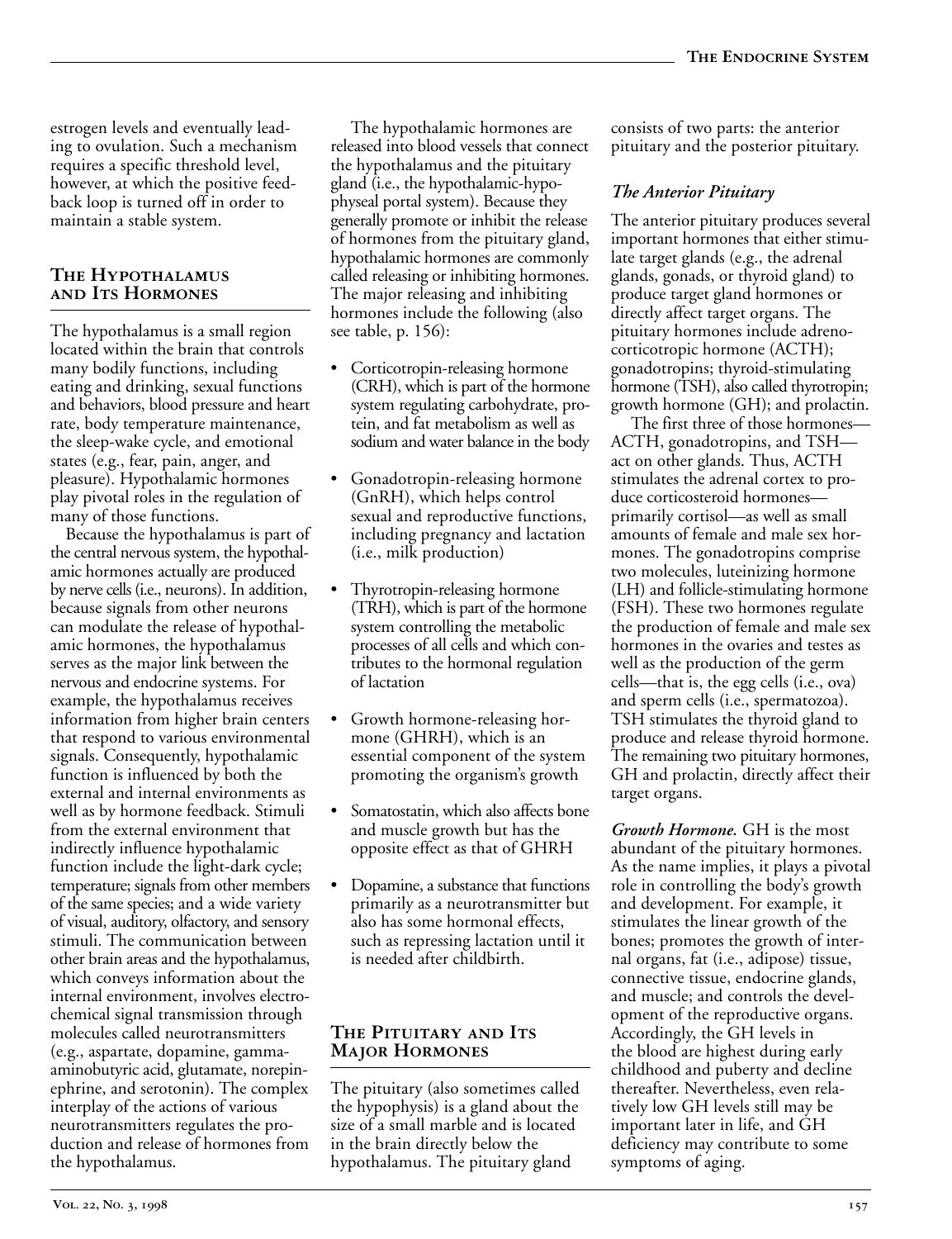In addition to its growth-promoting role, GH affects carbohydrate, protein, and fat (i.e., lipid) metabolism. Thus, GH increases the levels of the sugar glucose in the blood by reducing glucose uptake by muscle cells and adipose tissue and by promoting glucose production (i.e., gluconeogenesis) from precursor molecules in the liver. (These actions are opposite to those of the hormone insulin, which is discussed in the section "The Pancreas and Its Hormones," p. 160.) GH also enhances the uptake of amino acids from the blood into cells, as well as their incorporation into proteins, and stimulates the breakdown of lipids in adipose tissue.

To elicit these various effects, GH modulates the activities of numerous target organs, including the liver, kidneys, bone, cartilage, skeletal muscle, and adipose cells. For some of these effects, GH acts directly on the target cells. In other cases, however, GH acts indirectly by stimulating the production of a molecule called insulin-like growth factor 1 (IGF-1) in the liver and kidneys. The blood then transports IGF-1 to the target organs, where it binds to specific receptors on the cells. This interaction then may lead to the increased DNA production and cell division that underlie the growth process.

Two hypothalamic hormones control GH release: (1) GHRH, which stimulates GH release, and (2) somatostatin, which inhibits GH release. This regulatory mechanism also involves a short-loop feedback component, by which GH acts on the hypothalamus to stimulate somatostatin release. In addition, GH release is enhanced by stress, such as low blood sugar levels (i.e., hypoglycemia) or severe exercise, and by the onset of deep sleep.

Acute and chronic alcohol consumption have been shown to reduce the levels of GH and IGF-1 in the blood. Both effects have been observed in animals as well as in humans. Acute alcohol administration also reduces GH secretion in response to other stimuli that normally enhance the hormone's release. Those deleterious effects of alcohol may be particularly harmful to adolescents, who require GH for normal development and puberty. (For more information on alcohol's effects on puberty and growth, see the article by Dees and colleagues, pp. 165–169.)

*Prolactin.* Together with other hormones, prolactin plays a central role in the development of the female breast and in the initiation and maintenance of lactation after childbirth. Prolactin's function in men, however, is not well understood, although excessive prolactin release can lead to reduced sex drive (i.e., libido) and impotence. Several factors control prolactin release from the anterior pituitary. For example, prolactin is released in increasing amounts in response to the rise in estrogen levels in the blood that occurs during pregnancy. In nursing women, prolactin is released in response to suckling by the infant. Several releasing and inhibitory factors from the hypothalamus also control prolactin release. The most important of those factors is dopamine, which has an inhibitory effect.

Alcohol consumption by nursing women can influence lactation both through its effects on the release of prolactin and oxytocin (see the following section) and through its effects on the milk-producing (i.e., mammary) glands and the composition of the milk. (For more information on alcohol's effects on lactation, see the article by Heil and Subramanian, pp. 178–184.)

#### *The Posterior Pituitary*

The posterior pituitary does not produce its own hormones; instead, it stores two hormones—vasopressin and oxytocin—that are produced by neurons in the hypothalamus. Both hormones collect at the ends of the neurons, which are located in the hypothalamus and extend to the posterior pituitary.

Vasopressin, also called arginine vasopressin (AVP), plays an important role in the body's water and electrolyte economy. Thus, AVP release promotes the reabsorption of water from the urine in the kidneys. Through this mechanism, the body reduces urine volume and conserves water. AVP release from the pituitary is controlled by the concentration of sodium in the blood as well as by blood volume and blood pressure. For example, high blood pressure or increased blood volume results in the inhibition of AVP release. Consequently, more water is released with the urine, and both blood pressure and blood volume are reduced. Alcohol also has been shown to inhibit AVP release. Conversely, certain other drugs (e.g., nicotine and morphine) increase AVP release, as do severe pain, fear, nausea, and general anesthesia, thereby resulting in lower urine production and water retention.

Oxytocin, the second hormone stored in the posterior pituitary, stimulates the contractions of the uterus during childbirth. In nursing women, the hormone activates milk ejection in response to suckling by the infant (i.e., the so-called let-down reflex).

#### **The Adrenal Glands and Their Hormones**

The adrenal glands are small structures located on top of the kidneys. Structurally, they consist of an outer layer (i.e., the cortex) and an inner layer (i.e., the medulla). The adrenal cortex produces numerous hormones, primarily corticosteroids (i.e., glucocorticoids and mineralocorticoids). The cortex is also the source of small amounts of sex hormones; those amounts, however, are insignificant compared with the amounts normally produced by the ovaries and testes. The adrenal medulla generates two substances—adrenaline and noradrenaline—that are released as part of the fight-or-flight response to various stress factors.

The primary glucocorticoid in humans is cortisol (also called hydrocortisone), which helps control carbohydrate, protein, and lipid metabolism. For example, cortisol increases glucose levels in the blood by stimulating gluconeogenesis in the liver and promotes the formation of glycogen (i.e., a molecule that serves as the storage form of glucose) in the liver. Cortisol also reduces glucose uptake into muscle and adipose tissue, thereby opposing the effects of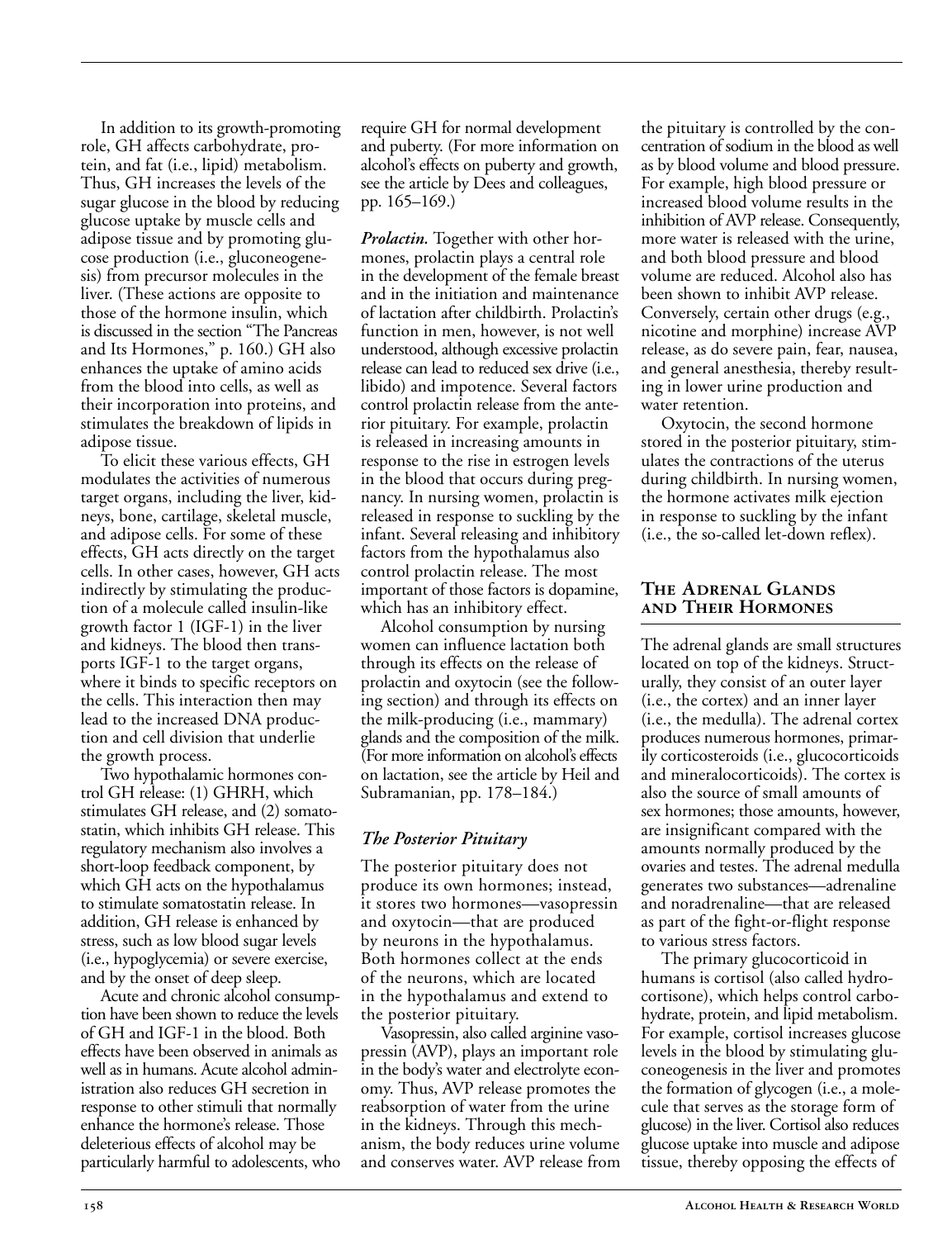insulin. Furthermore, in various tissues, cortisol promotes protein and lipid breakdown into products (i.e., amino acids and glycerol, respectively) that can be used for gluconeogenesis.

In addition to those metabolic activities, cortisol appears to protect the body against the deleterious effects of various stress factors, including acute trauma, major surgery, severe infections, pain, blood loss, hypoglycemia, and emotional stress. All of these stress factors lead to drastic increases in the cortisol levels in the blood. For people in whom cortisol levels cannot increase (e.g., because they had their adrenal glands removed), even mild stress can be fatal. Finally, high doses of cortisol and other corticosteroids can be used medically to suppress tissue inflammation in response to injuries and to reduce the immune response to foreign molecules.

The primary mineralocorticoid in humans is aldosterone, which also helps regulate the body's water and electrolyte balance. Its principal functions are to conserve sodium and to excrete potassium from the body. For example, aldosterone promotes the reabsorption of sodium in the kidney, thereby reducing water excretion and increasing blood volume. Similarly, aldosterone decreases the ratio of sodium to potassium concentrations in sweat and saliva, thereby preventing sodium loss via those routes. The effect can be highly beneficial in hot climates, where much sweating occurs.

In contrast to the glucocorticoids, pituitary, or hypothalamic, hormones do not regulate aldosterone release. Instead, it is controlled primarily by another hormone system, the reninangiotensin system, which also controls kidney function. In addition, the levels of sodium and potassium in the blood influence aldosterone levels.

#### **The Gonads and Their Hormones**

The gonads (i.e., the ovaries and testes) serve two major functions. First, they produce the germ cells (i.e., ova in the ovaries and spermatozoa in the

testes). Second, the gonads synthesize steroid sex hormones that are necessary for the development and function of both female and male reproductive organs and secondary sex characteristics (e.g., the adult distribution of body hair, such as facial hair in men) as well as for pregnancy, childbirth, and lactation. Three types of sex hormones exist; each with different functions: (1) estrogens (e.g., estradiol), which exert feminizing effects; (2) progestogens (e.g., progesterone), which affect the uterus in preparation for and during pregnancy; and (3) androgens (e.g., testosterone), which exert masculinizing effects. In addition to the reproductive functions, sex hormones play numerous essential roles throughout the body. For example, they affect the metabolism of carbohydrates and lipids, the cardiovascular system, and bone growth and development.

#### *Estrogens*

The major estrogen is estradiol, which, in addition to small amounts of estrone and estriol, is produced primarily in the ovaries. Other production sites of estrogens include the corpus luteum,<sup>2</sup> the placenta, and the adrenal glands. In men and postmenopausal women, most estrogens present in the circulation are derived from the conversion of testicular, adrenal, and ovarian androgens. The conversion occurs in peripheral tissues, primarily adipose tissue and skin.

The main role of estrogens is to coordinate the normal development and functioning of the female genitalia and breasts. During puberty, estrogens promote the growth of the uterus, breasts, and vagina; determine the pattern of fat deposition and distribution in the body that results in the typical female shape; regulate the pubertal growth spurt and cessation of growth at adult height; and control the development of secondary sexual characteristics. In adult women, the primary functions

of estrogens include regulating the menstrual cycle, contributing to the hormonal regulation of pregnancy and lactation, and maintaining female libido. (For more information on the menstrual cycle and alcohol's effects on it, see the article by Dees and colleagues, pp. 165– 169. For more information on alcohol's effects on the developing fetus, see the article by Gabriel and colleagues, pp. 170–177.)

During menopause, estrogen production in the ovaries ceases. The resulting reduction in estrogen levels leads to symptoms such as hot flashes, sweating, pounding of the heart (i.e., palpitations), increased irritability, anxiety, depression, and brittle bones (i.e., osteoporosis). The administration of estrogens (i.e., hormone replacement therapy) can alleviate those symptoms and reduce the risk of osteoporosis and coronary heart disease in postmenopausal women. At the same time, however, hormone replacement therapy may increase the risk of certain types of cancer (e.g., breast cancer and uterine [i.e., endometrial] cancer). Alcohol consumption has been shown to increase estrogen levels in the blood and urine, even in premenopausal women who drink two drinks or less per day (Reichman et al. 1993) and in postmenopausal women who drink less than one drink per day (Gavaler and Van Thiel 1992). These findings suggest that moderate alcohol consumption may help prevent osteoporosis and coronary heart disease in postmenopausal women. Other studies, however, have detected no consistent association between alchol consumption and increased estrogen levels (Dorgan et al. 1994; Purohit 1998). (For more information on the effects of alcohol on postmenopausal women, see the articles by Longnecker and Tseng, pp. 185–189, and Gavaler, pp. 220–227.)

# *Progestogens*

The ovaries produce progestogens during a certain phase of the menstrual cycle and in the placenta for most of pregnancy. Progestogens cause changes in the uterine lining in preparation for pregnancy and—together with estrogens—stimulate the development of the mammary glands in the breasts

<sup>2</sup> The corpus luteum is a group of cells derived from the follicle that releases the ovum during a particular menstrual cycle.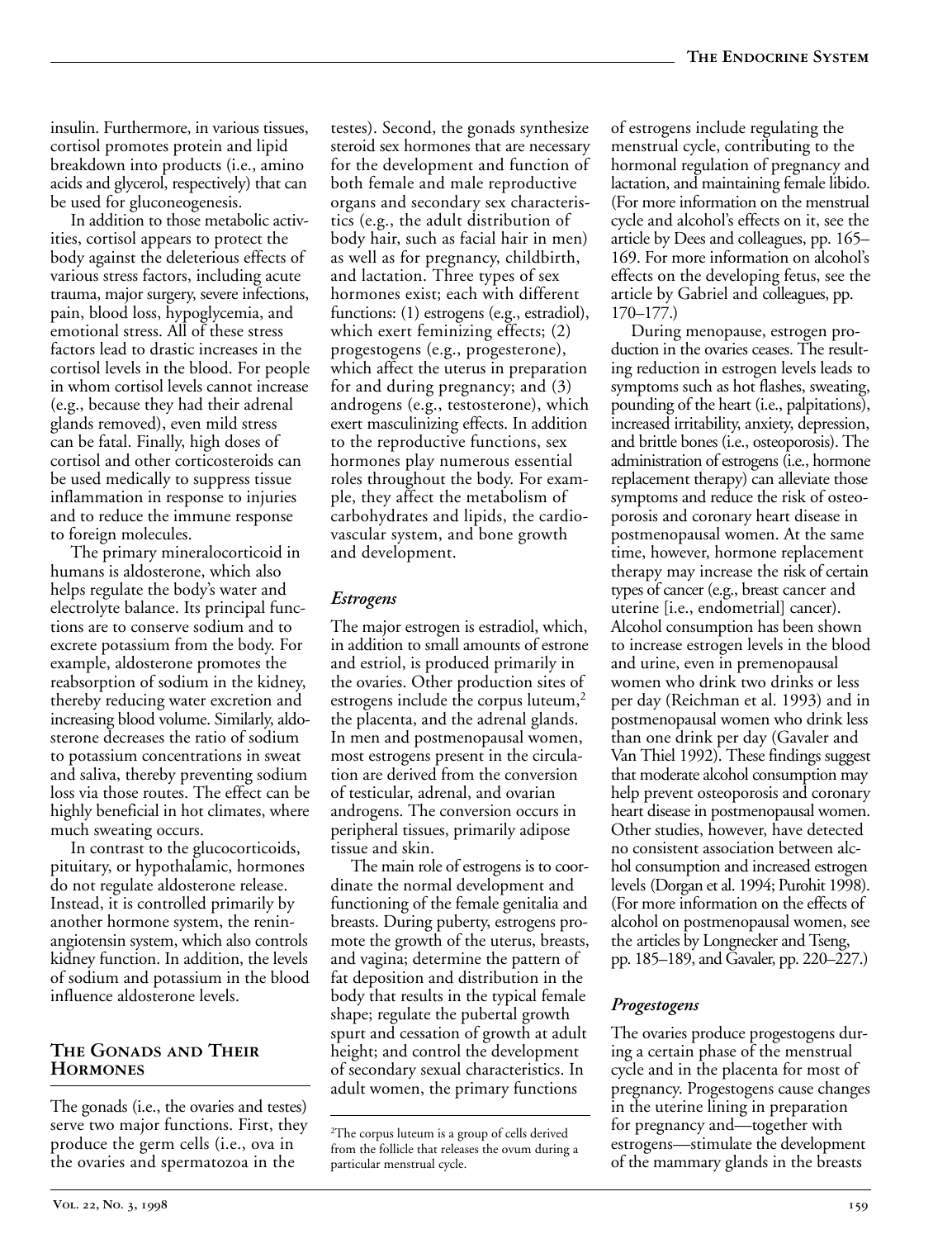in preparation for lactation. The primary progestogen is progesterone.

#### *Androgens*

The principal androgenic steroid is testosterone, which is secreted primarily from the testes but also, in small amounts, from the adrenal glands (both in men and women) and from the ovaries. Its main function is to stimulate the development and growth of the male genital tract. In addition, testosterone has strong protein anabolic activities that is, it promotes protein generation, which leads to increased muscle mass. The specific functions of testosterone vary during different developmental stages, as follows:

- In the fetus, testosterone primarily ensures the development of the internal and external male genitalia
- During puberty, testosterone promotes the growth of the male sex organs and is responsible for other male developmental characteristics, such as the pubertal growth spurt and eventual cessation of growth at adult height; deepening of the voice; growth of facial, pubic, axillary, and body hair; and increase in muscularity and strength
- In the adult male, testosterone primarily serves to maintain masculinity, libido, and sexual potency as well as regulate sperm production. Testosterone levels decline slightly with age, although the drop is not as drastic as the reduction in estrogen levels in women during menopause. (For information on alcohol's effects on male reproduction, see the article by Emanuele and Emanuele, pp.195–201.)

#### **The Thyroid and Its Hormones**

The thyroid gland, which consists of two lobes, is located in front of the windpipe (i.e., trachea), just below the voice box (i.e., larynx). The gland produces two structurally related hormones, thyroxine  $(T_4)$  and triiodothyronine  $(T_3)$ , that

are iodinated derivatives of the amino acid tyrosine. Both hormones are collectively referred to as "thyroid hormone." T4 constitutes approximately 90 percent of the hormone produced in the thyroid gland. However,  $T_3$  is a much more active hormone, and most of the  $T_4$ produced by the thyroid is converted into  $T_3$  in the liver and kidneys.

Thyroid hormone in general serves to increase the metabolism of almost all body tissues. For example, thyroid hormone stimulates the production of certain proteins involved in heat generation in the body, a function that is essential for maintaining body temperature in cold climates. Moreover, thyroid hormone promotes several other metabolic processes involving carbohydrates, proteins, and lipids that help generate the energy required for the body's functions. In addition to those metabolic effects, thyroid hormone plays an essential role in the development of the central nervous system during late fetal and early postnatal developmental stages. Furthermore, thyroid hormone exerts an effect similar to that of GH on normal bone growth and maturation. Finally, thyroid hormone is required for the normal development of teeth, skin, and hair follicles as well as for the functioning of the nervous, cardiovascular, and gastrointestinal systems.

In addition to thyroid hormone, certain cells (i.e., parafollicular C cells) in the thyroid gland produce calcitonin, a hormone that helps maintain normal calcium levels in the blood. Specifically, calcitonin lowers calcium levels in the blood by reducing the release of calcium from the bones; inhibiting the constant erosion of bones (i.e., bone resorption), which also releases calcium; and inhibiting the reabsorption of calcium in the kidneys. Those effects are opposite to those of parathyroid hormone (PTH), which is discussed in the following section.

#### **The Parathyroid Glands and Their Hormones**

The parathyroid glands are four peasized bodies located behind the thyroid gland that produce PTH. This hormone increases calcium levels in the blood, helping to maintain bone quality and

an adequate supply of calcium, which is needed for numerous functions throughout the body (e.g., muscle movement and signal transmission within cells). Specifically, PTH causes reabsorption of calcium from and excretion of phosphate in the urine. PTH also promotes the release of stored calcium from the bones as well as bone resorption, both of which increase calcium levels in the blood. Finally, PTH stimulates the absorption of calcium from the food in the gastrointestinal tract. Consistent with PTH's central role in calcium metabolism, the release of this hormone is not controlled by pituitary hormones but by the calcium levels in the blood. Thus, low calcium levels stimulate PTH release, whereas high calcium levels suppress it.

Many of the functions of PTH require or are facilitated by a substance called 1,25-dihydroxycholecalciferol, a derivative of vitamin D. In addition, numerous other hormones are involved in regulating the body's calcium levels and bone metabolism, including estrogens, glucocorticoids, and growth hormone. (For more information on the hormonal control of bone and calcium metabolism and on alcohol's effects on those systems, see the article by Sampson, pp. 190–194.)

#### **The Pancreas and Its Hormones**

The pancreas is located in the abdomen, behind the stomach, and serves two distinctly different functions. First, it acts as an exocrine organ, because the majority of pancreatic cells produce various digestive enzymes that are secreted into the gut and which are essential for the effective digestion of food. Second, the pancreas serves as an endocrine organ, because certain cell clusters (i.e., the Islets of Langerhans) produce two hormones—insulin and glucagon—that are released into the blood and play pivotal roles in blood glucose regulation.

# *Insulin*

Insulin is produced in the beta cells of the Islets of Langerhans. Its primary purpose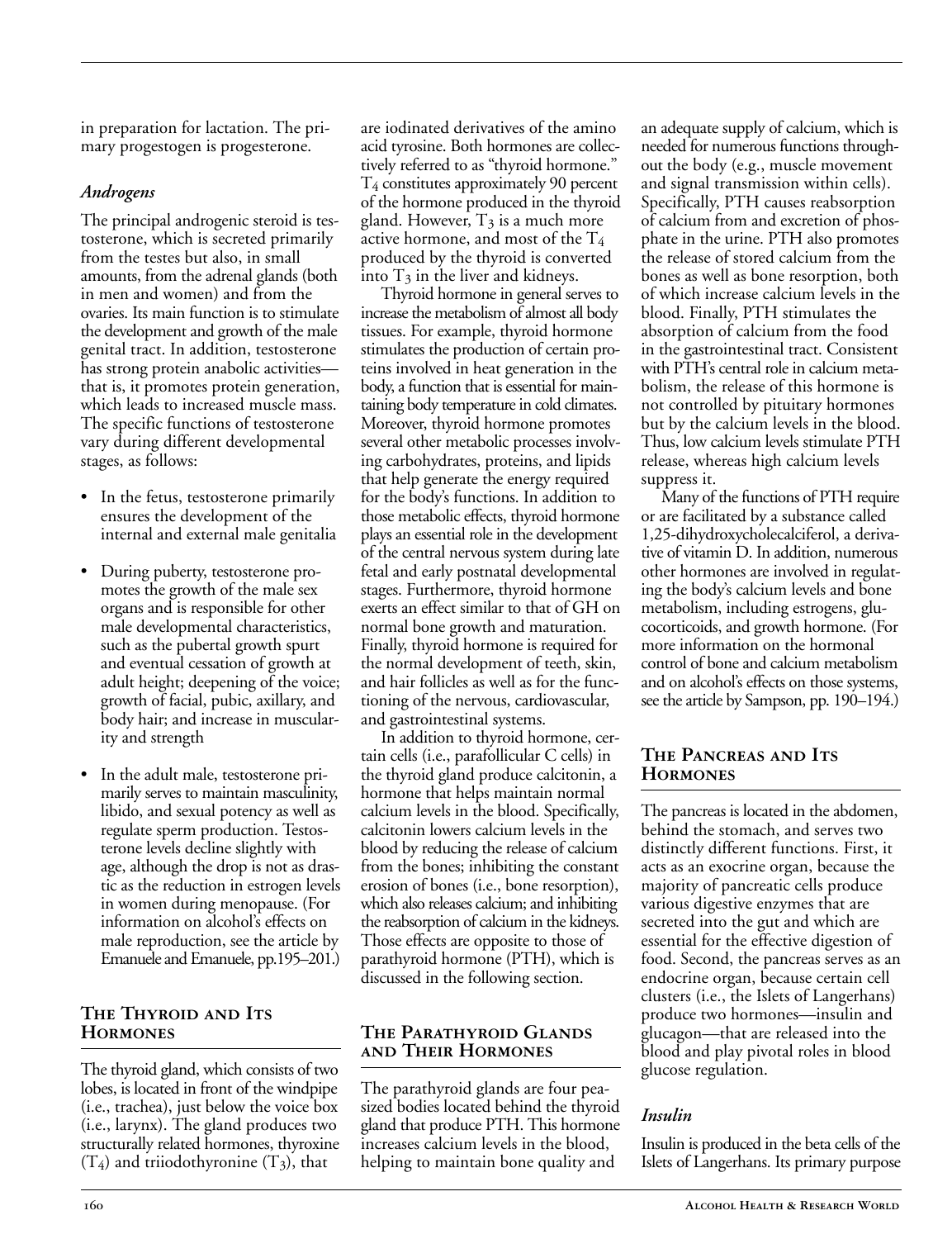is to lower blood glucose levels; in fact, insulin is the only blood sugar-lowering hormone in the body. To this end, insulin promotes the formation of storage forms of energy (e.g., glycogen, proteins, and lipids) and suppresses the breakdown of those stored nutrients. Accordingly, the target organs of insulin are primarily those that are specialized for energy storage, such as the liver, muscles, and adipose tissue. Specifically, insulin has the following metabolic effects:

- Promotes glucose uptake into cells and its conversion into glycogen, stimulates the breakdown of glucose, and inhibits gluconeogenesis
- Stimulates the transport of amino acids into cells and protein synthesis in muscle cells, thereby lowering the levels of amino acids available for gluconeogenesis in the liver
- Increases fat synthesis in the liver and adipose tissue, thereby lowering the levels of glycerol, which also can serve as a starting material for gluconeogenesis.

The release of insulin is controlled by various factors, including blood glucose levels; other islet hormones (e.g., glucagon); and, indirectly, other hormones that alter blood glucose levels (e.g., GH, glucocorticoids, and thyroid hormone).

# *Glucagon*

The second blood-sugar–regulating pancreatic hormone is glucagon, which is produced in the alpha cells of the Islets of Langerhans. Glucagon increases blood glucose levels; accordingly, its main actions generally are opposite to those of insulin. For example, glucagon increases glycogen breakdown and gluconeogenesis in the liver as well as the breakdown of lipids and proteins. The release of glucagon is regulated by many of the same factors as is insulin's release, but sometimes with the opposite effect. Thus, an increase in blood glucose levels stimulates insulin release but inhibits glucagon release.

A finely tuned balance between the activities of insulin and glucagon is essential

for maintaining blood sugar levels. Accordingly, disturbances of that balance, such as an insulin deficiency or an inability of the body to respond adequately to insulin, result in serious disorders, such as diabetes mellitus. (For more information on diabetes and on alcohol's effects on insulin, glucagon, and the management of diabetes, see the article by Emanuele and colleagues, pp. 211–219.)

# **Hormone Systems**

As this article has indicated in describing the various endocrine glands and their hormones, some hormones are controlled directly by the metabolic pathways that they influence. For example, blood sugar levels directly control insulin and glucagon release by the pancreas, and calcium levels in the blood regulate PTH release. Conversely, many hormones produced by target glands are regulated by pituitary hormones, which in turn are controlled by hypothalamic hormones. Examples of such regulatory hormonal cascades include the hypothalamic-pituitaryadrenal (HPA) axis, the hypothalamicpituitary-gonadal (HPG) axis, and the hypothalamic-pituitary-thyroidal (HPT) axis, which are described briefly in the following sections (see figure 3, p.162).

# *The HPA Axis*

Activation of the HPA axis, which regulates various metabolic functions, is initiated with the release of CRH from the hypothalamus. This release occurs in response to various stimuli, including almost any type of physical or psychological stress; during the normal sleep-wake cycle; and in response to certain neurotransmitters. CRH then stimulates the anterior pituitary to produce ACTH. (In addition to CRH, AVP from the hypothalamus also can stimulate ACTH release). ACTH, in turn, activates adrenal hormone production, primarily of cortisol, which mediates the specific physiological effects of this hormone system.

The activity of the HPA axis is regulated by negative feedback mechanisms. Thus, increased cortisol levels repress CRH release by the hypothalamus and ACTH release by the pituitary. In addition, ACTH can directly inhibit hypothalamic CRH release.

Any disturbances in the HPA axis can result in serious medical consequences. For example, insufficient hormone production by the adrenal cortex causes Addison's disease, which is characterized by muscle weakness, dehydration, loss of appetite (i.e., anorexia), nausea, vomiting, diarrhea, fever, abdominal pain, tiredness, and malaise. Patients with this disease exhibit low levels of plasma cortisol but high levels of ACTH. The increase in ACTH levels represents a vain attempt by the pituitary to stimulate hormone production in the unresponsive adrenal cortex.

Equally deleterious is the excessive glucocorticoid production that results from excess ACTH release (i.e., Cushing's syndrome). Those patients experience symptoms such as muscle weakness and wasting, back pain from osteoporosis, a tendency to bruise easily, redistribution of body fat (i.e., a rounded "moon" face, prominent abdomen, and thin legs), and various psychological disturbances. Because of the negative feedback mechanism of the HPA axis, the patient's cortisol levels are high and the ACTH levels are low.

Both acute and chronic alcohol consumption have been shown to activate the HPA axis, and some drinkers develop a so-called pseudo-Cushing's syndrome that disappears with abstinence (Veldman and Meinders 1996; Emanuele and Emanuele 1997). (For more information on alcohol's effect on the HPA axis and its relation to alcohol craving, see the article by Gianoulakis, pp. 202–210.)

# *The HPG Axis*

In both men and women, the HPG axis is the hormone system that controls the release of sex hormones. In both genders, the system is activated by GnRH, which is released regularly in short bursts from the hypothalamus. GnRH then stimulates the release of FSH and LH from the anterior pituitary.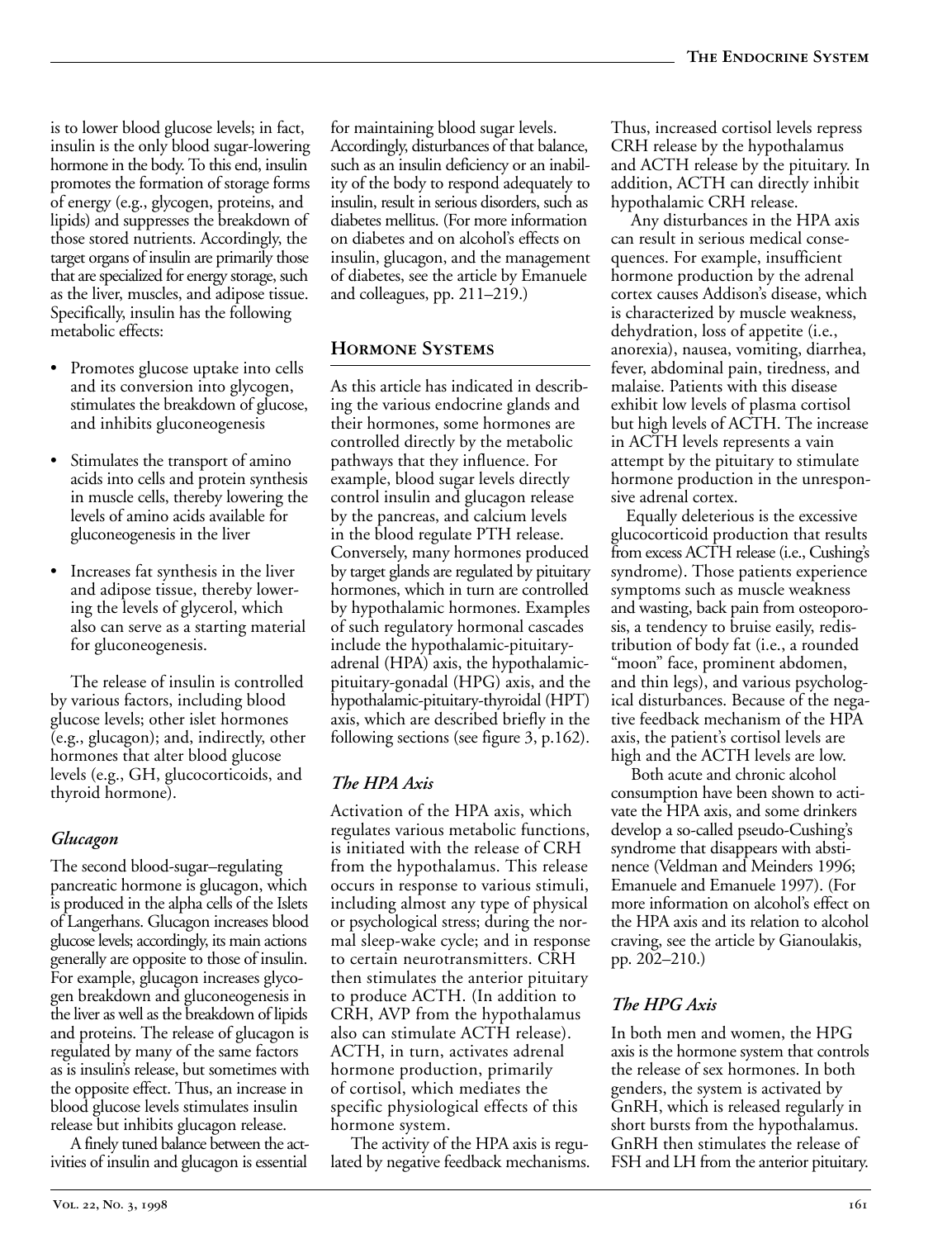

**Figure 3** Schematic representation of the HPA, HPG, and HPT axes. For each system, the hypothalamus secretes releasing hormones (i.e., CRH, GnRH, and TRH) that act on the pituitary gland. In response to those stimuli, the pituitary gland releases ACTH, gonadotropins (i.e., LH and FSH), or TSH. ACTH activates the adrenal glands to release cortisol, which induces metabolic effects. Cortisol also acts back on the hypothalamus and pituitary gland by negative feedback. LH and FSH in women stimulate the ovaries to produce estrogens and progesterone. Depending on the phase of the menstrual cycle, those hormones act back on the hypothalamus and pituitary gland in either a stimulatory or inhibitory manner. In men, LH stimulates the testes to release testosterone, which feeds back on the hypothalamus and pituitary. Finally, TSH stimulates the thyroid gland to produce the thyroid hormones  $T_3$  and  $T_4$ , both of which increase cell metabolism as well as feed back on the hypothalamus and pituitary.

NOTE:  $\oplus$  = stimulates;  $\ominus$  = inhibits; ACTH = adrenocorticotropic hormone; CRH = corticotropin-releasing hormone; FSH = follicle-stimulating hormone; GnRH = gonadotropin-releasing hormone; HPA = hypothalamic-pituitary-adrenal; HPG = hypothalamic-pituitary-gonadal; HPT = hypothalamic-pituitary-thyroid; LH = luteinizing hormone; T<sub>3</sub> = triiodothyronine; T<sub>4</sub> = thyroxine; TRH = thyrotropin-releasing hormone; TSH = thyroid-stimulating hormone.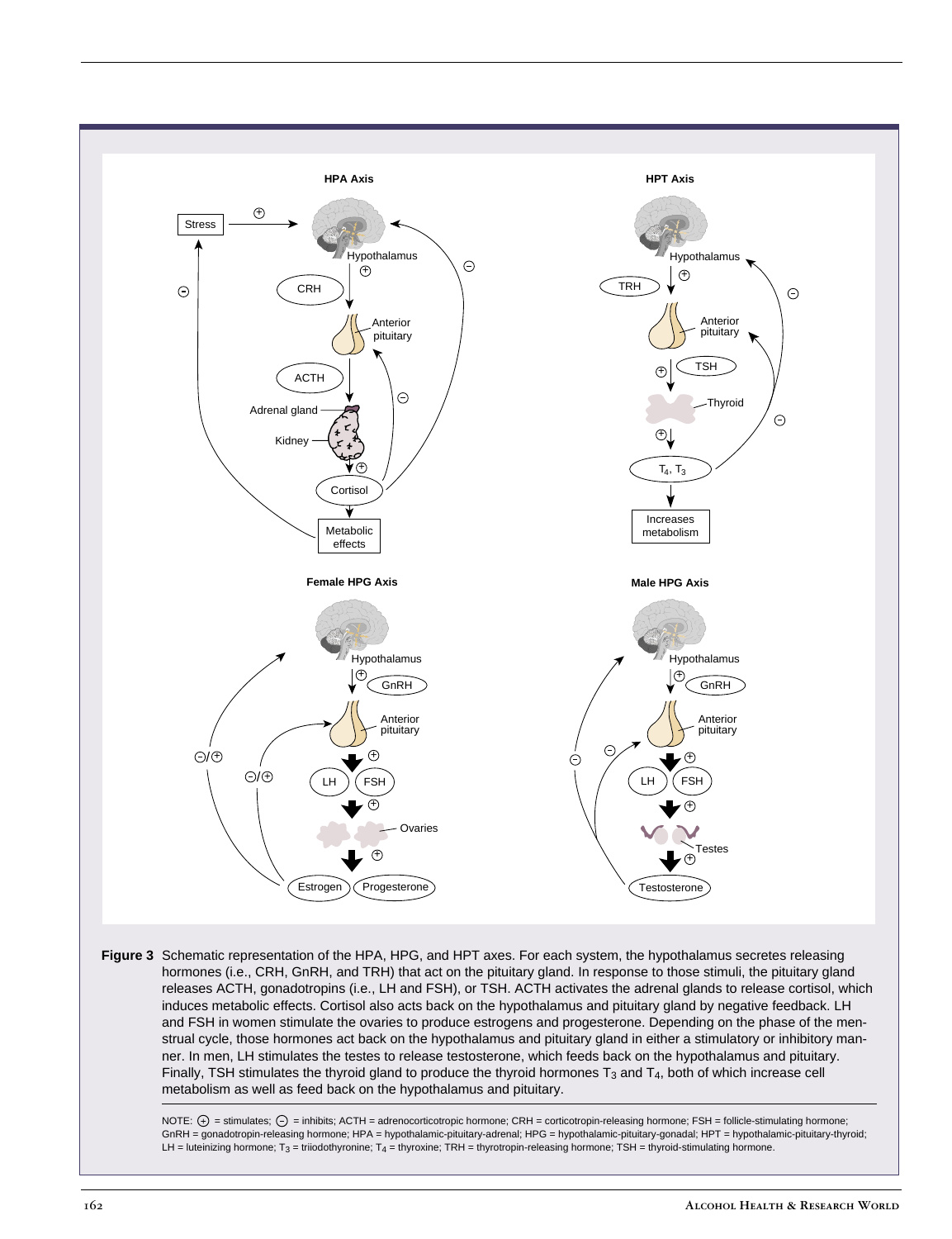# ALCOHOL'S EFFECTS ON THE **Hypothalamic-Pituitary-Thyroid Axis**

One of the essential hormonal systems regulating normal body functioning is the hypothalamic-pituitary-thyroid (HPT) axis, which controls the metabolism of all cells. As with other hormone systems, alcohol consumption under certain conditions can modify the release of hormones involved in this axis. In healthy nonalcoholics, alcohol consumption does not appear to induce any significant changes in the HPT axis (Emanuele and Emanuele 1997). Conversely, some effects of alcohol on the HPT axis have been observed in alcoholics. The effects differ depending on the drinking status of the alcoholics studied. In alcoholics undergoing withdrawal, baseline levels of thyroid hormone (i.e.,  $T_3$  and  $T_4$ ) in the blood differ only minimally from those in nonalcoholics. The ability of hypothalamic thyrotropin-releasing hormone (TRH) to activate the release of thyroid-stimulating hormone (TSH) from the pituitary, however, is impaired in these alcoholics (Emanuele and Emanuele 1997). This "blunting" effect may result from alcohol's influence on the neurotransmitter dopamine. Dopamine produced in the hypothalamus acts not only as a neurotransmitter but also as a hormone in that it inhibits the release of both TSH and prolactin from the pituitary. Alcohol has been shown to increase dopaminergic activity and thereby may suppress the TSH response to TRH. This hypothesis is supported by the fact that prolactin release in response to TRH also is blunted in alcoholics undergoing withdrawal.

Alcohol's effects on the HPT axis are even more complex in abstinent alcoholics (Garbutt et al. 1995). In those people, the baseline levels of  $T_3$  and sometimes  $T<sub>4</sub>$  are lower than in nonalcoholics. It is unclear, however, if this change represents a direct effect of long-term alcohol consumption or results from co-occurring alcohol-related illnesses, because thyroid hormone levels are often reduced in patients with acute or chronic non-thyroid–related illnesses, such as sepsis, burns, or major trauma. In addition to the reduced thyroid hormone levels, however, the TSH response to TRH remains blunted in abstinent alcoholics, whereas the prolactin response to TRH has returned to normal levels. This observation indicates that a factor other than dopamine likely contributes to this effect, although the exact mechanisms are unknown.

Finally, some intriguing findings have suggested that abnormal responses of the HPT axis may represent a marker for a person's vulnerability to alcoholism. Thus, some people who are at high risk for developing alcoholism, such as nonalcoholic sons of alcoholic fathers, tend to exhibit a blunted TSH response to TRH (Emanuele and Emanuele 1997). These observations still require further investigation, however, for researchers to fully understand their significance.

#### *—Susanne Hiller-Sturmhöfel and Andrzej Bartke*

#### *References*

EMANUELE, N., AND EMANUELE, M.A. The endocrine system: Alcohol alters critical hormonal balance. *Alcohol Health & Research World* 21(1):53–64, 1997.

GARBUTT, J.C.; SILVA, S.G.; AND MASON, G.A. Thyrotropin-releasing hormone (TRH): Clinical neuroendocrine and neurobehavioral findings of relevance to alcoholism. In: Watson, R.R., ed. *Drug and Alcohol Abuse Reviews: Volume 6. Alcohol and Hormones*. Totowa, NJ: Humana Press, 1995. pp. 127–145.

In men, LH stimulates certain cells in the testes (i.e., Leydig cells) to release testosterone. FSH and testosterone are key regulators of another set of testicular cells (i.e., Sertoli cells), which support and nourish the sperm cells during their maturation. The HPG axis in men is regulated through a variety of factors. For example, testosterone is part of a negative feedback mechanism that inhibits GnRH release by the hypothalamus and LH release by the pituitary. In addition, the Sertoli cells secrete a

substance called inhibin, which prevents FSH release from the pituitary. Finally, the Leydig cells and, to a lesser extent, the Sertoli cells produce a substance called activin, which stimulates FSH secretion and thus has the opposite effects of inhibin.

In women, during the menstrual cycle, LH and FSH stimulate the ovarian follicle that contains the maturing egg to produce estradiol. After ovulation has occurred, LH also promotes production of progesterone and estradiol by the corpus

luteum. Both hormones participate in a negative feedback mechanism through most of the menstrual cycle, suppressing GnRH release from the hypothalamus and LH release from the pituitary. Shortly before ovulation, however, a positive feedback mechanism is activated by which estradiol actually enhances LH release from the pituitary. The resulting surge in LH levels ultimately leads to ovulation, the formation of the corpus luteum, and progesterone release. Progesterone exerts a negative feedback on LH and FSH release,